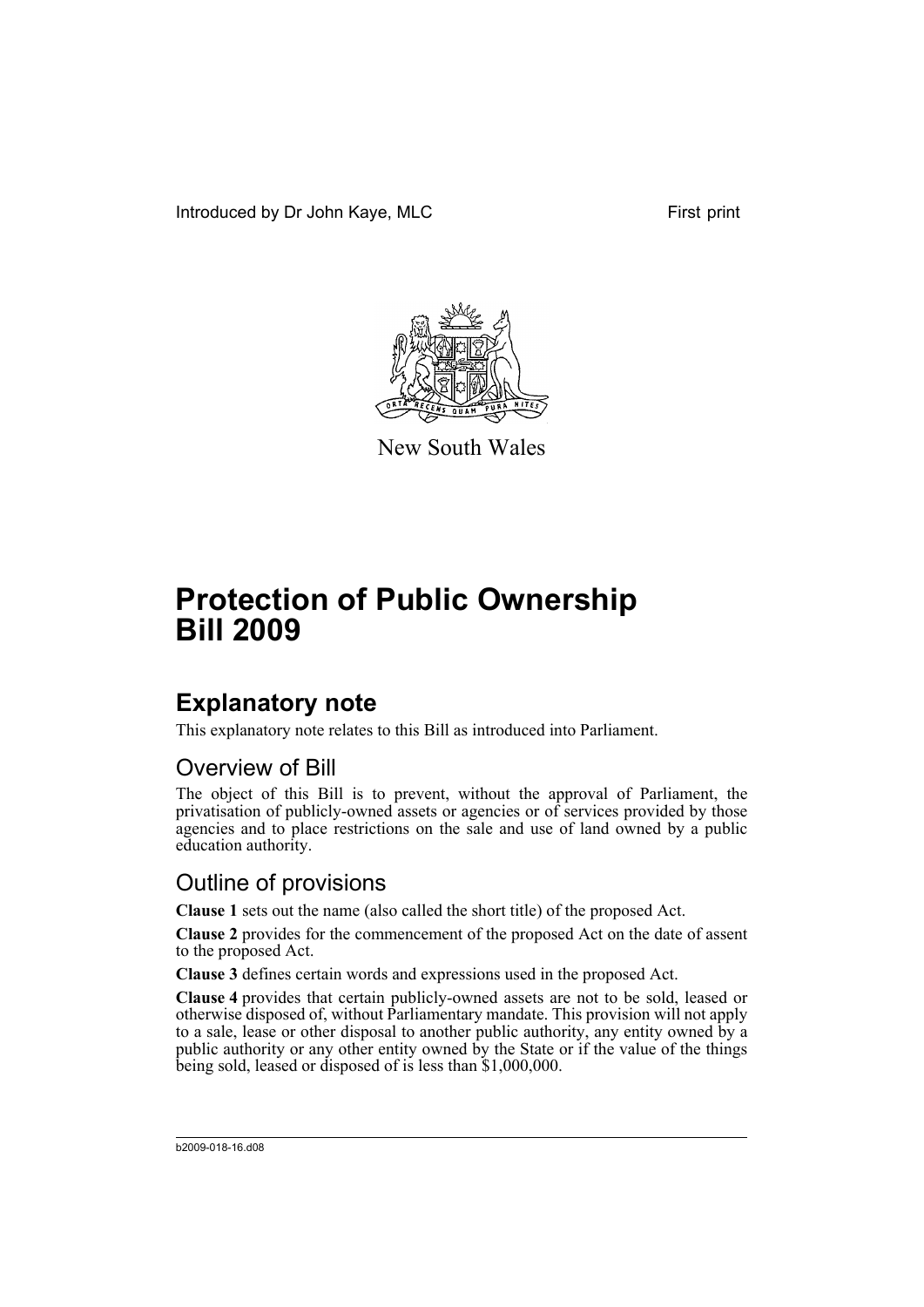Protection of Public Ownership Bill 2009

Explanatory note

**Clause 5** provides that a travelling stock reserve must not be sold, leased or otherwise disposed of, or dealt with in any way that prevents public access to the reserve, without Parliamentary mandate.

**Clause 6** places restrictions on the sale and use of land owned by a public education authority. Such land must not be sold unless the public education authority has entered into a contract for the purchase of similar land. Such land must not be leased, or otherwise allowed to be used, unless the land is not required for public education purposes and is to be used for another public purpose. The provision also requires records relating to these activities to be kept and an annual report to be prepared and tabled in Parliament.

**Clause 7** restricts outsourcing by public authorities to arrangements that have been approved by Parliament and arrangements that will cost, or earn, the public authority less than \$1,000,000 during each year that the arrangements are in place.

**Clause 8** provides that proposed section 7 does not apply in respect of any arrangements that are in place before the commencement of the proposed Act.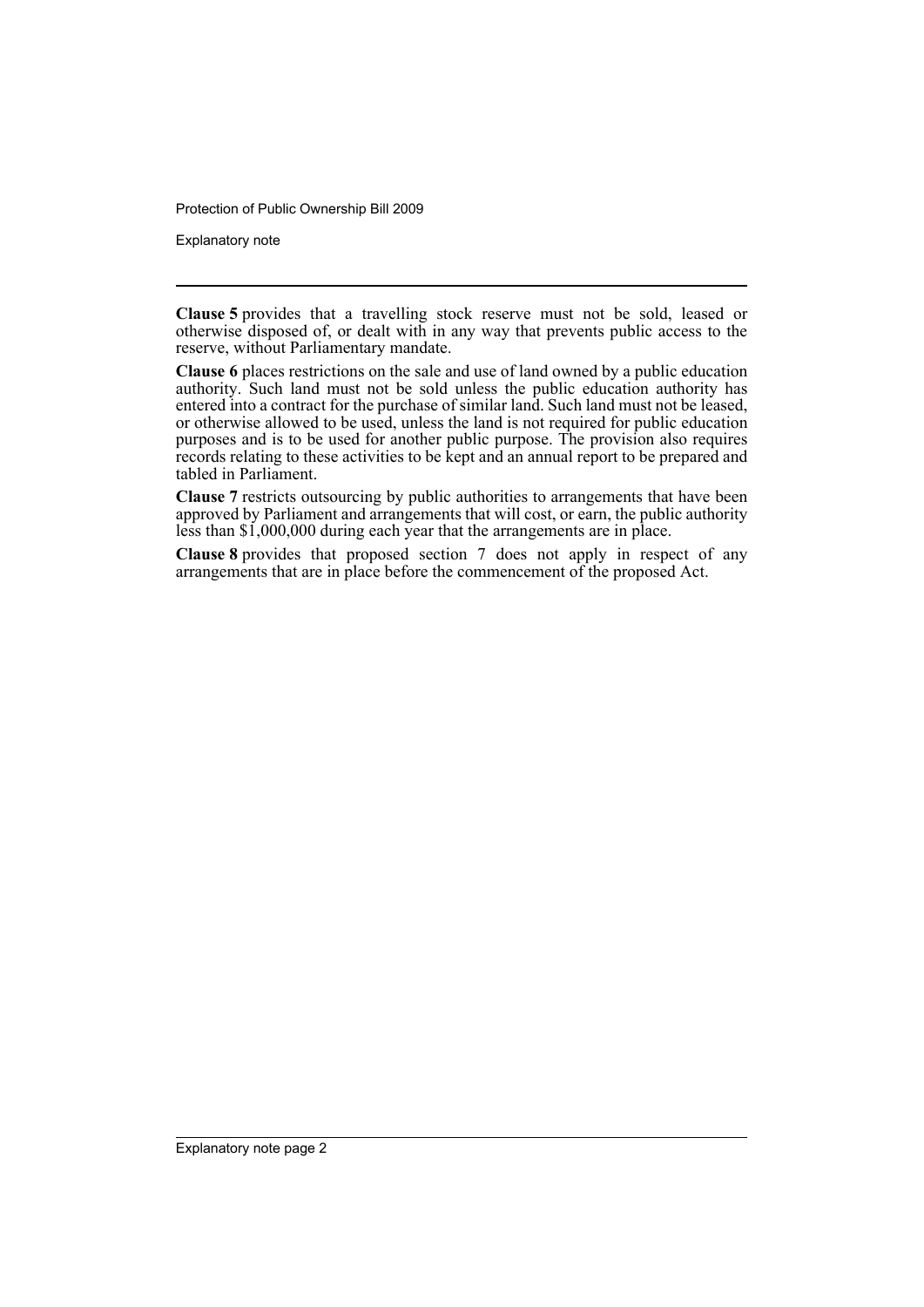Introduced by Dr John Kaye, MLC First print



New South Wales

# **Protection of Public Ownership Bill 2009**

## **Contents**

|   |                                                                                                                                               | Page |
|---|-----------------------------------------------------------------------------------------------------------------------------------------------|------|
| 1 | Name of Act                                                                                                                                   |      |
| 2 | Commencement                                                                                                                                  |      |
| 3 | Definitions                                                                                                                                   |      |
| 4 | Sale, lease or other disposal of publicly-owned assets<br>prohibited without Parliamentary mandate                                            |      |
| 5 | Sale, lease or other disposal of, or prevention of public<br>access to, travelling stock reserves prohibited without<br>Parliamentary mandate | 3    |
| 6 | Restrictions on sale and use of certain land by public<br>education authorities                                                               | 3    |
| 7 | Outsourcing of certain services by public authorities<br>prohibited without Parliamentary mandate                                             |      |
| 8 | Savings and transitional provision                                                                                                            |      |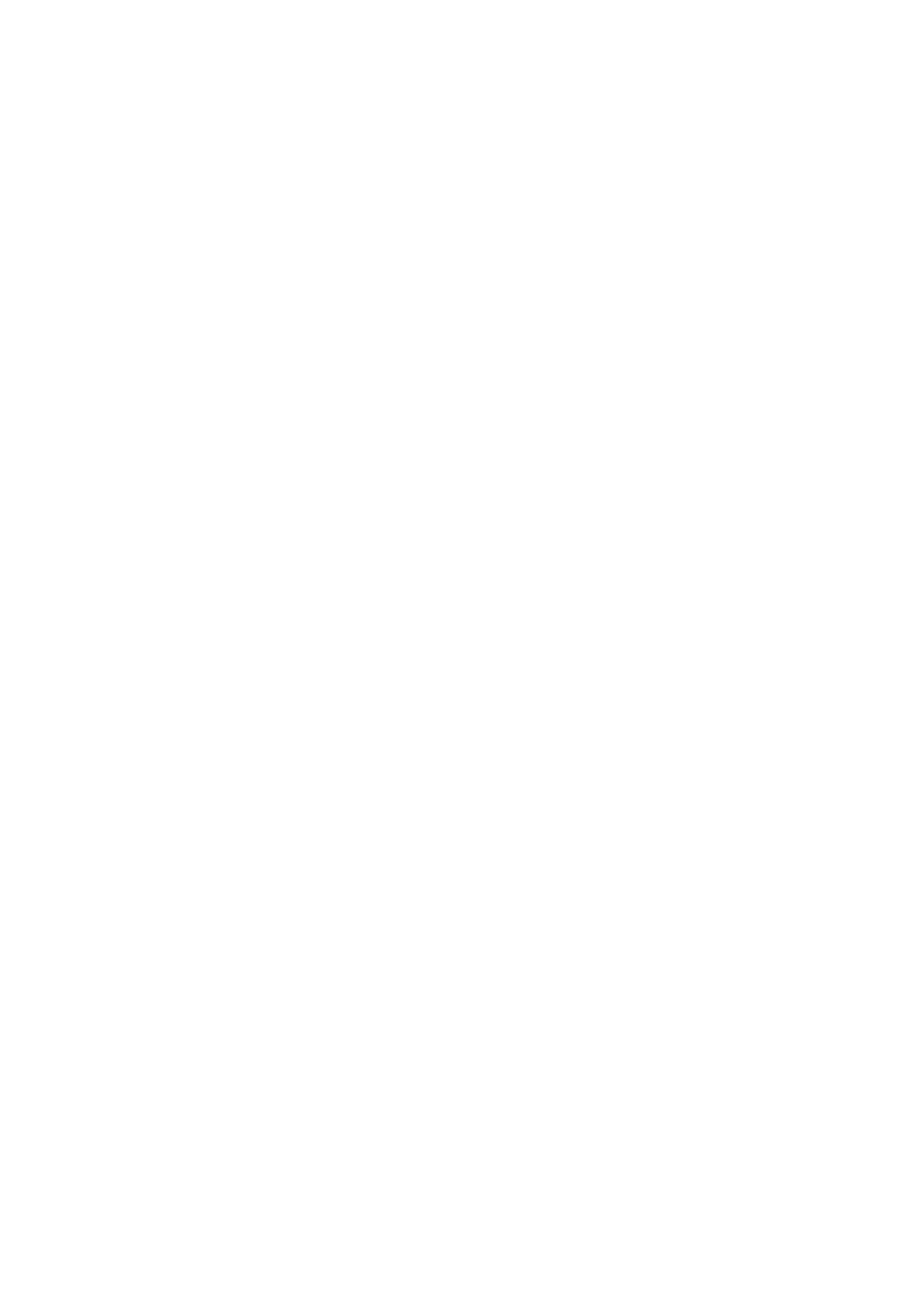

New South Wales

# **Protection of Public Ownership Bill 2009**

No , 2009

### **A Bill for**

An Act to prevent, without the approval of Parliament, the privatisation of publicly-owned assets or agencies or of services provided by those agencies; and for other purposes.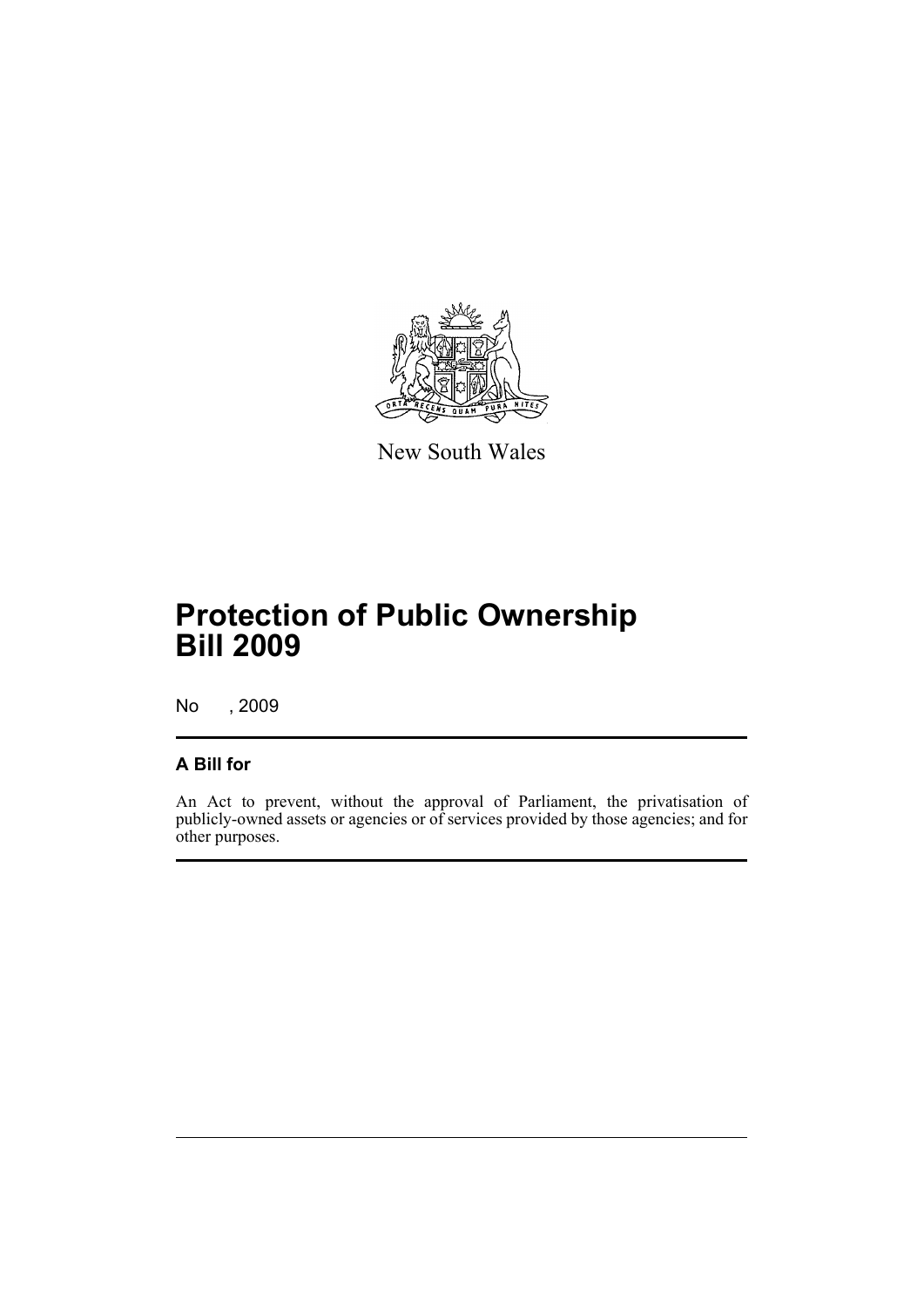<span id="page-5-3"></span><span id="page-5-2"></span><span id="page-5-1"></span><span id="page-5-0"></span>

|              |                                                                                                    |                     | The Legislature of New South Wales enacts:                                                                                                                                                  | $\mathbf{1}$   |
|--------------|----------------------------------------------------------------------------------------------------|---------------------|---------------------------------------------------------------------------------------------------------------------------------------------------------------------------------------------|----------------|
| 1            |                                                                                                    | <b>Name of Act</b>  |                                                                                                                                                                                             | $\overline{2}$ |
|              |                                                                                                    |                     | This Act is the <i>Protection of Public Ownership Act 2009</i> .                                                                                                                            | 3              |
| $\mathbf{2}$ |                                                                                                    | <b>Commencement</b> |                                                                                                                                                                                             | 4              |
|              |                                                                                                    |                     | This Act commences on the date of assent to this Act.                                                                                                                                       | 5              |
| 3            |                                                                                                    | <b>Definitions</b>  |                                                                                                                                                                                             | 6              |
|              |                                                                                                    | In this Act:        |                                                                                                                                                                                             | $\overline{7}$ |
|              |                                                                                                    | 1990.               | <b>government school</b> has the same meaning as it has in the <i>Education Act</i>                                                                                                         | 8<br>9         |
|              |                                                                                                    |                     | <i>public authority</i> means any of the following:                                                                                                                                         | 10             |
|              |                                                                                                    | (a)                 | a public authority constituted by or under an Act,                                                                                                                                          | 11             |
|              |                                                                                                    | (b)                 | a statutory body representing the Crown,                                                                                                                                                    | 12             |
|              |                                                                                                    | (c)                 | a State owned corporation,                                                                                                                                                                  | 13             |
|              |                                                                                                    | (d)                 | a Division of the Government Service,                                                                                                                                                       | 14             |
|              |                                                                                                    |                     | but does not include a council within the meaning of the Local<br>Government Act 1993.                                                                                                      | 15<br>16       |
|              |                                                                                                    |                     | <i>public education authority</i> means the Department of Education and<br>Training, a government school or a TAFE establishment and includes<br>the Crown on behalf of any such authority. | 17<br>18<br>19 |
|              |                                                                                                    |                     | <b>TAFE</b> establishment has the same meaning as it has in the Technical<br>and Further Education Commission Act 1990.                                                                     | 20<br>21       |
| 4            | Sale, lease or other disposal of publicly-owned assets prohibited<br>without Parliamentary mandate |                     |                                                                                                                                                                                             |                |
|              | (1)                                                                                                |                     | The following are not to be sold, leased or otherwise disposed of, unless<br>the disposal is approved by resolution of each House of Parliament:                                            | 24<br>25       |
|              |                                                                                                    | (a)                 | a public authority,                                                                                                                                                                         | 26             |
|              |                                                                                                    | (b)                 | any assets or main undertakings of a public authority or of any<br>entity owned by a public authority,                                                                                      | 27<br>28       |
|              |                                                                                                    | (c)                 | any other assets of the State or of an entity owned by the State.                                                                                                                           | 29             |
|              | (2)                                                                                                |                     | This section does not apply to a sale, lease or other disposal to another<br>public authority, any entity owned by a public authority or any other<br>entity owned by the State.            | 30<br>31<br>32 |
|              | (3)                                                                                                |                     | This section does not apply to a sale, lease or other disposal if the value<br>of the things being sold, leased or disposed of is less than \$1,000,000.                                    | 33<br>34       |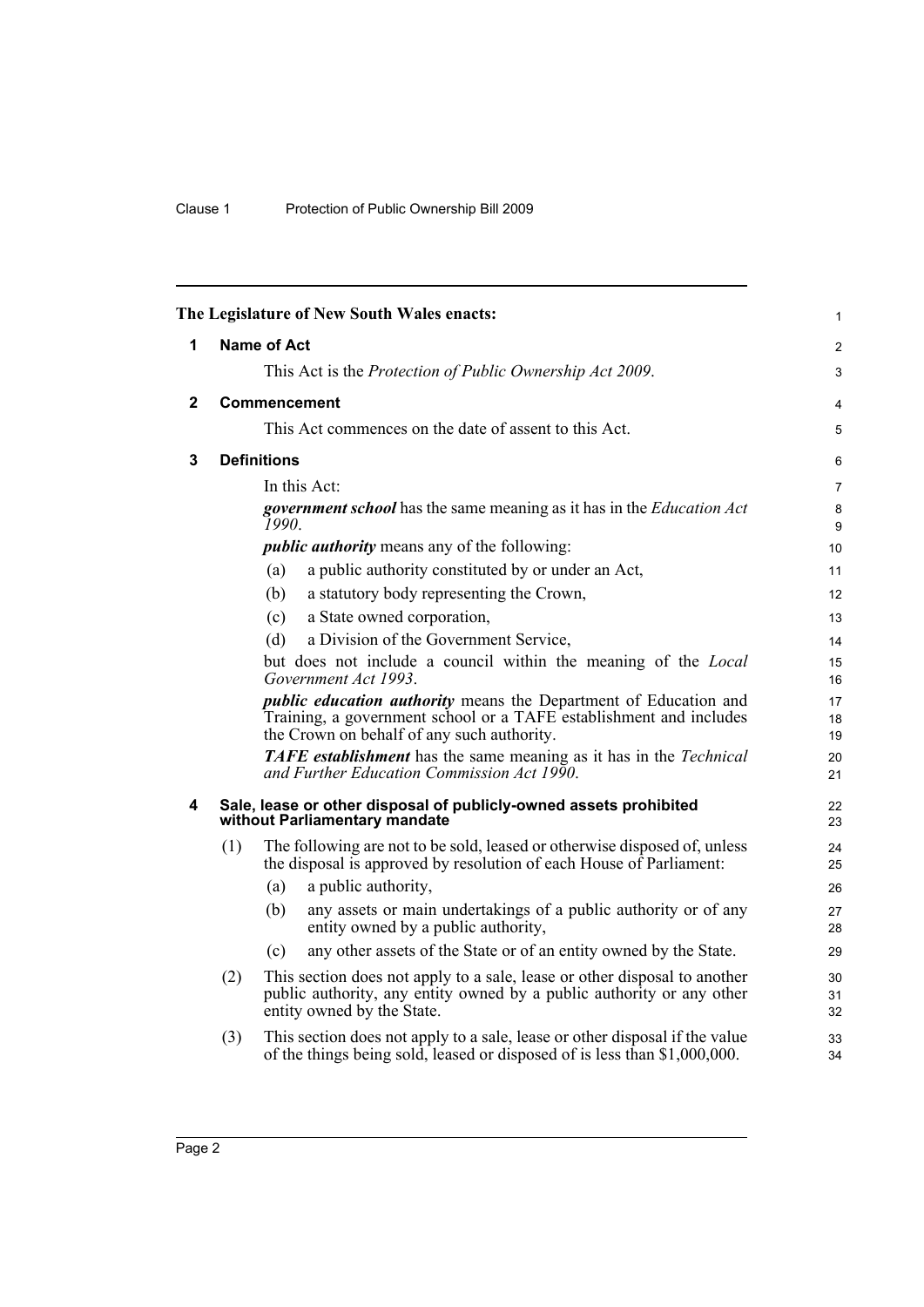<span id="page-6-1"></span><span id="page-6-0"></span>

|   | (4)                                                                             | For the purposes of this section, the <i>main undertakings</i> of an entity are:                                                                                                                                                                                                                                                                                                                   | $\mathbf{1}$                     |
|---|---------------------------------------------------------------------------------|----------------------------------------------------------------------------------------------------------------------------------------------------------------------------------------------------------------------------------------------------------------------------------------------------------------------------------------------------------------------------------------------------|----------------------------------|
|   |                                                                                 | in relation to a State owned corporation and any of its<br>(a)<br>subsidiaries—the main undertakings as specified in the most                                                                                                                                                                                                                                                                      | $\overline{2}$<br>$\mathsf 3$    |
|   |                                                                                 | recent statement of corporate intent of the State owned<br>corporation, or                                                                                                                                                                                                                                                                                                                         | $\overline{4}$<br>5              |
|   |                                                                                 | in relation to any other entity—the main business carried out by,<br>(b)<br>and business activities of, that entity.                                                                                                                                                                                                                                                                               | 6<br>$\overline{7}$              |
| 5 |                                                                                 | Sale, lease or other disposal of, or prevention of public access to,<br>travelling stock reserves prohibited without Parliamentary mandate                                                                                                                                                                                                                                                         | 8<br>9                           |
|   | (1)                                                                             | A travelling stock reserve must not be sold, leased or otherwise<br>disposed of, or dealt with in any way that prevents public access to the<br>reserve, unless the disposal or other dealing is approved by resolution<br>of each House of Parliament.                                                                                                                                            | 10<br>11<br>12<br>13             |
|   | (2)                                                                             | In this section, <i>travelling stock reserve</i> has the same meaning as it has<br>in the Rural Lands Protection Act 1998.                                                                                                                                                                                                                                                                         | 14<br>15                         |
| 6 | Restrictions on sale and use of certain land by public education<br>authorities |                                                                                                                                                                                                                                                                                                                                                                                                    |                                  |
|   | (1)                                                                             | A public education authority must not sell any land owned by it unless<br>it has entered into a contract for the purchase of land that:                                                                                                                                                                                                                                                            | 18<br>19                         |
|   |                                                                                 | has a value equal to, or greater than, the land being sold, and<br>(a)                                                                                                                                                                                                                                                                                                                             | 20                               |
|   |                                                                                 | (b)<br>has an area equal to, or greater than, the land being sold, and                                                                                                                                                                                                                                                                                                                             | 21                               |
|   |                                                                                 | is in a location that is in the same general area as the land being<br>(c)<br>sold.                                                                                                                                                                                                                                                                                                                | 22<br>23                         |
|   | (2)                                                                             | A public education authority must not lease any land owned by it, or<br>otherwise allow the use of such land, unless the land is not required for<br>public education purposes and the land is to be used for another public<br>purpose.                                                                                                                                                           | 24<br>25<br>26<br>27             |
|   | (3)                                                                             | Records relating to the sale of land owned by a public education<br>authority, and the lease or use of such land for purposes other than<br>public education, must be kept by the public education authority. An<br>annual report containing such records and a description of such sales,<br>leases and uses during the previous year must be prepared and tabled in<br>each House of Parliament. | 28<br>29<br>30<br>31<br>32<br>33 |